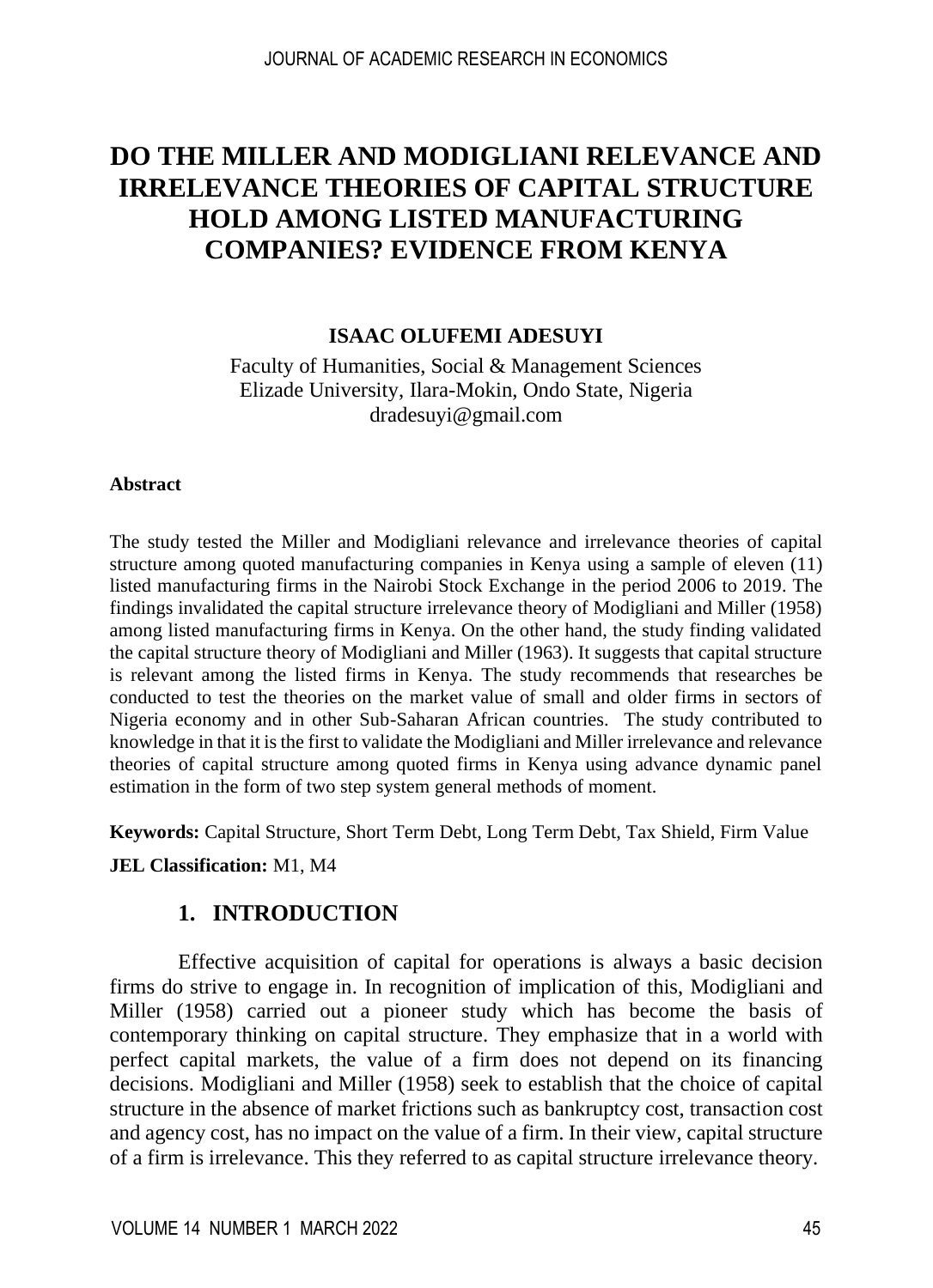Modigliani and Miller (1963) after evaluating the presence of market frictions and imperfections such as financial distress, taxes, agency problems and asymmetric information, declared that the choice of capital structure is relevant on firms' value (Harris & Raviv, 1991; Myers, 2001; Frank & Goyal, 2007). Modigliani and Miller (1963) demonstrate that in a frictionless world, financial leverage is unrelated to firm value. Albeit, in a world with tax-deductible interest payments, firm value and capital structure are positively related. They emphasized that capital structure is relevant on a firm value. Modigliani and Miller (1963) under the capital structure relevance theory took taxes into consideration and conclude that debt is helpful to firm operation given its tax shield implication. When debt financing is introduced, a firm value increases due to tax shield effects. Tax shield allows firms to reduce their expected tax bill and increase their after-tax cash flows (Modigliani & Miller, 1963).

While it appears that the Modigliani and Miller (1958, 1963) theories fail to show a true description of how firms finance their operations, those theories however influenced the emergence of the trade-off theory (Odeleye, 2014; Stancic, Jankoric & Cupic, 2016). The modified M & M capital structure relevance theory led to the development of the static trade-off theory which suggests that the optimal capital structure can be determined by finding the balance between benefits and costs of debt (Martin, Cox, & MacMinn, 1988; Fama & French, 2005). The emergence of the static trade-off theory preceded trade-off theory. The trade-off theory was developed by Kraus and Litzenberger in 1973 to explain the benefit and cost of a firm employing debts in its operations. The trade-off theory of capital structure holds that if higher level of debt has the likelihood of disposing firms to serious financial distress, the benefit of tax shielded earnings may significantly offset financial distress cost, and as such, it is possible for a firm to borrow up to a point where tax shield advantage is equal to possible financial distress cost (Oke & Obalade, 2015).

With the introduction of tax arising from debt usage, it becomes explicit that capital structure is relevant on a firm value, notwithstanding that the employment of debt financing attracts a cost. The cost is in terms of bankruptcy cost due to excess debt financing (Oino, 2014). Balancing the effect of debt in firms often requires determining the amount of debt a firm has to employ in order to maximize its market value.

The analysis of the benefit of debt usage on firm value as explained in tradeoff theory was criticized in the pecking order theory developed by Myers and Majluf in 1984. The pecking order theory states that firms select capital structure in the preference order of internal finance (retained earnings), debt and followed by equity. Myers and Majluf (1984) opine that firms do use retained earnings that are less costly, followed with the use of debt, which has a minimal information cost and then finally employ equity capital which attracts more transaction and asymmetric information costs. The pecking order has a pyramid structure, with retained earnings at the lower pyramid, debt at the middle pyramid and equity at the upper pyramid.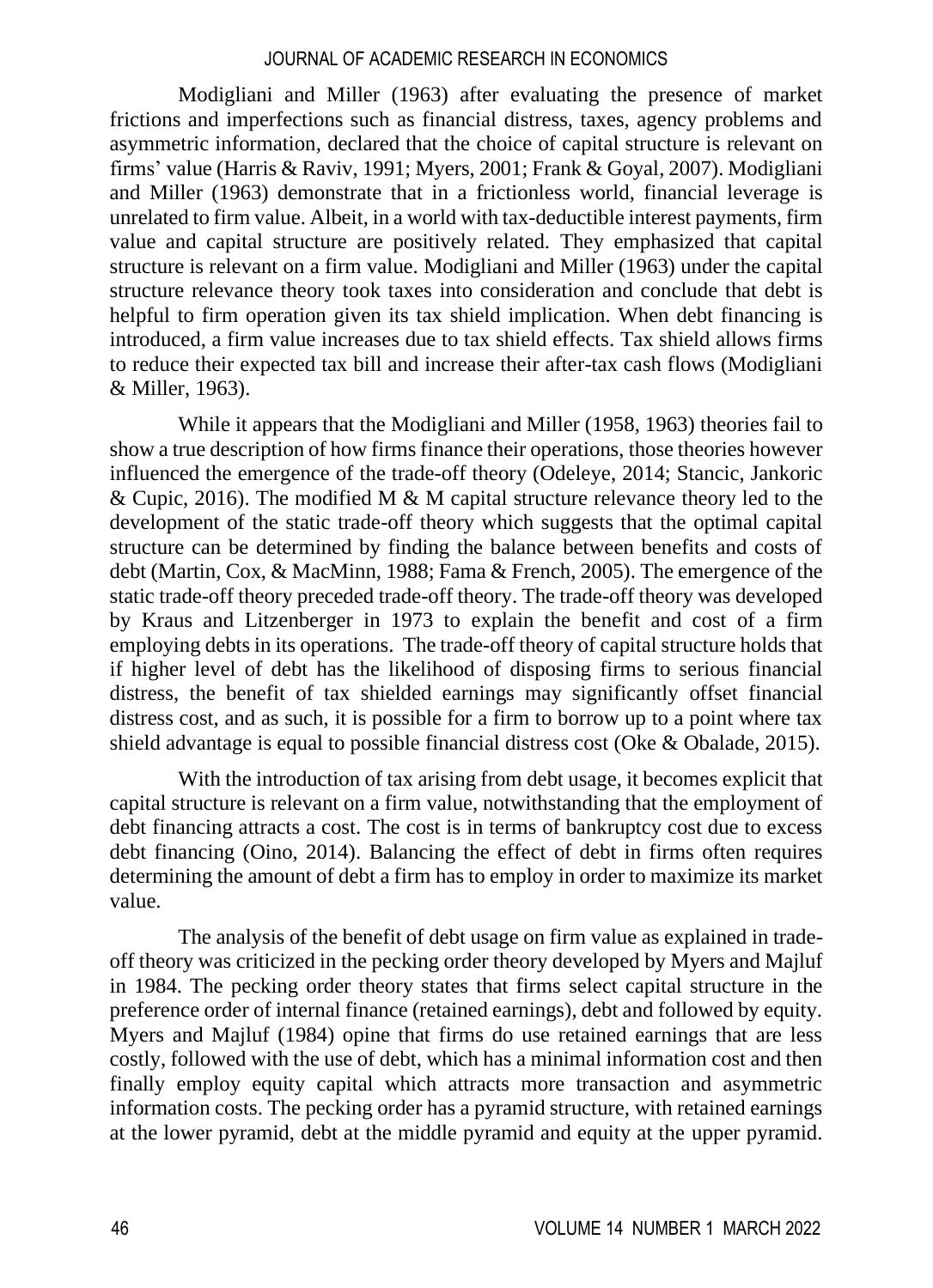This pyramidal structure reflects the firm's appetite for risk in a descending order manner.

Hirdinis (2019) states that if value of debt to equity ratio gets higher, then the firm value will increase, as long as, the debt-equity ratio has not reached its optimum point in accordance with trade-off theory. In support of the trade –off theory, pecking order theory and agency cost theory, Jensen and Meckling (1976) argue that if capital structure decision is relevant in a perfect market, then, imperfection which exist in the real world may be adduce for its relevance on firm value. Firm value is very essential because it reflects firm's performance that could affect investors' perception towards the firm (Purwanto & Agustin, 2017). Firm value is the expected value of shareholder's investment and expectation of company's total value (Sugihen, 2003).

Sanders (1998) employed varying methods to classify capital structure theories in terms of whether a particular theory presumes the existence of optimal financial policy and how the theory describes it. The author states that there are theories which support the existence of an optimal debt-equity mix (that is, the tradeoff theory), the existence of optimal financial hierarchy (the pecking order theory) and the Modigliani and Miller relevance theory of capital structure in relation to a firm's value. Other various empirical studies have also been conducted to examine the impact of the capital structure relevance and irrelevance theory on firm value in different markets, with mixed evidence. For instance, Modigliani and Miller (1958), Phillips and Sipahioglu (2004) researches indicate capital structure is negative on firm value; while studies of Modigliani and Miller (1963); Miller (1977); Myers and Majluf (1984); Abor (2005); Zeitun et al.(2007), Onaolapo et al.(2010), Ali Saeedi et al.(2011), Wenjuan (2011), Nour (2012), Zuraidah (2012) indicate that capital structure is either positive or negative on firm value The results of these studies indicate that firm value is a linear function of capital structure, meaning that the slope of the firm value is constant in relation to different debt ratios. However, in the emerging economy of Kenya, the test on the impact of capital structure relevance and irrelevance theories on listed manufacturing firms lacks empirical evidence to the best of our knowledge, hence this study is undertaken.

# **2. EMPIRICAL REVIEW**

Titman and Wessels (1988), Rajan and Zingales (1995); Fama and French (2002) research confirmed that most profitable firms are more likely to borrow less. The result is however not consistent with the trade-off theory expectations those most profitable firms do borrow more to take advantage of the debt's tax advantage. These have received more empirical test over time in developed and developing countries. For instance, Ramadan (2015) carried out an empirical investigation on the trade-off theory in Jordan between 2000 and 2014. The result shows that more profitable Jordanian manufacturing firms tend to issue more equity and less debt to finance their needs.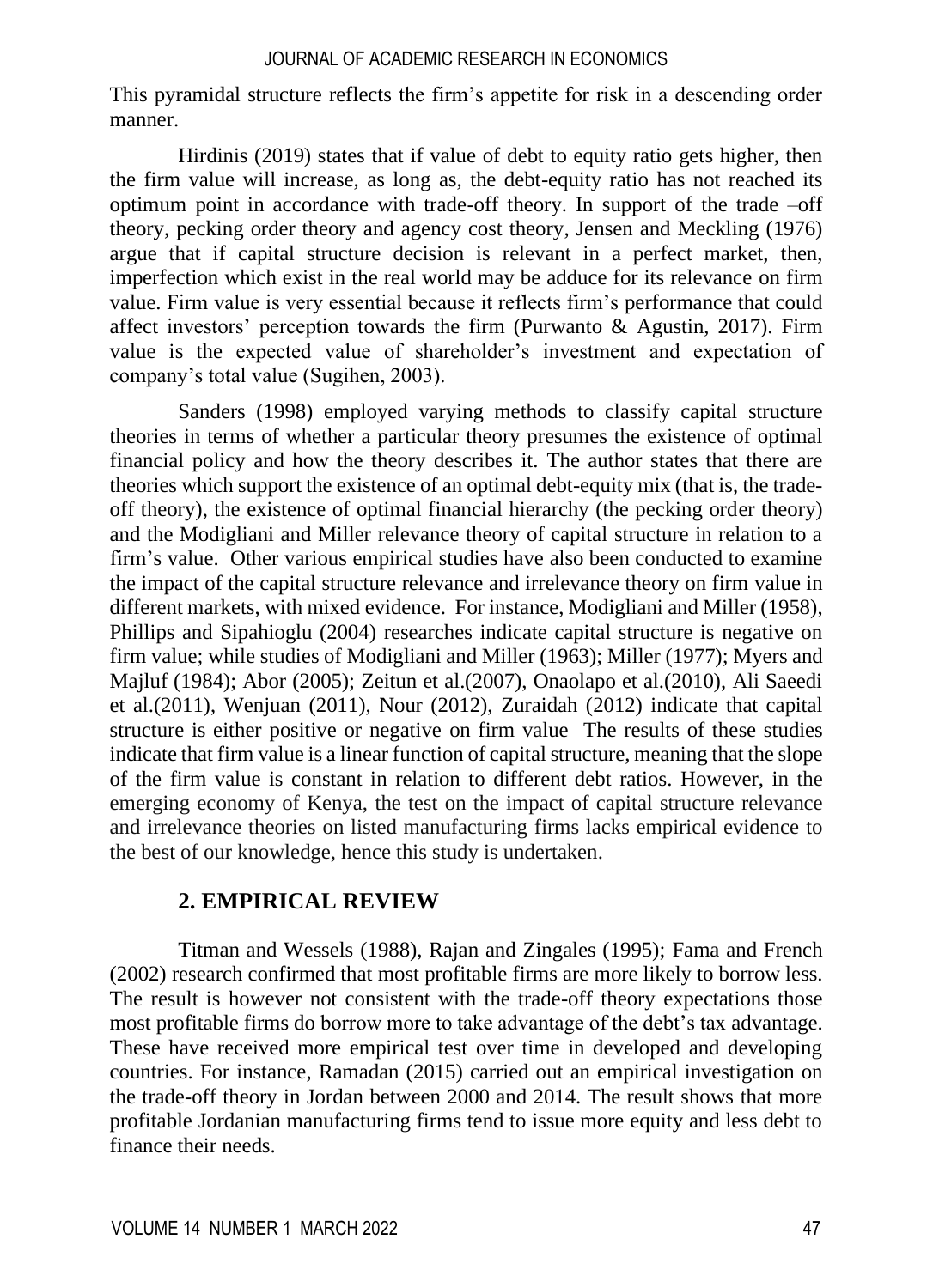The study also found a direct link between firm size and leverage, which was found to be in line with the trade-off theory. The finding is suggestive that large firms try to finance their needs of fund via issuance of debt instead of equity. Oke and Obalade (2015) tested the validity of optimal capital structure theory in Nigerian listed oil firms. Fixed and Random effect models were used to undertake the data analysis. The study outcome confirmed the static trade-off theory which holds that high profitable firms use more debt due to tax shield substantial effect and little bankruptcy risk.

Antwi, Mills and Zhao (2012) examined the impact of capital structure on a firm's value in Ghana using 34 companies quoted on the Ghana Stock Exchange (GSE) for the year ended 31st December 2010. The ordinary least squares method of regression was employed in carrying out this analysis. The result of the study reveals that in an emerging economy like Ghana, equity capital as a component of capital structure is relevant to the value of a firm, and Long-term-debt was also found to be the major determinant of a firm's value.

Previous researches on the implication of firm size in capital structure are inconclusive. For instance, Titman and Wessels (1988); Wald (1999) research suggest that large firms are more diversified and have fewer fluctuations in earnings, which enables them to operate with a higher debt. In accordance with the static tradeoff theory, creditors are willing to grant a loan to a large firm compared to a small firm because of lower agency costs peculiar to leverage (Abor, 2008). Also, given that the bankruptcy costs are in inverse relationship with the company size, a relationship between the company size and leverage is positive (Bas, Muradoglu, & Phylaktis, 2009). Age is important in the study of capital structure of a firm (Bhaird, 2010). Normally, financing institution will evaluate the creditworthiness of the firm over a period of time. The younger the firm, the less is the ability to access external financing. According to Klapper, Sarria-Allende and Sulla (2002), firms established less than four years are more dependent on informal financing and less depend on bank financing. Older firms tend to have more debt ratio in order to expand their business (Petersen & Rajan, 1994). It is confirmed that age is positively related to debt (Hall et.al, 2004).

# **3. METHODOLOGY**

This study seeks to determine the M & M capital structure relevance and irrelevance theory. Thus, the focus is to ascertain the implication of the trade- off theory and static trade off theory on firm value in Kenya. The ex-post facto -research design is employed in the study. Eleven (11) listed manufacturing firms were selected from the Kenyan Stock Exchange, using the purposive random sampling technique for the period 2006 to 2019. This represents one hundred and fifty four (154) firm- annual observations. Descriptive statistics, correction matrix and two step system general method of moment (SGMM2) were employed to analyse the data. Diagnostic tests were used to determine the BLUE (best, linear, unbiased estimate) of the properties of the model. The model used is underpinned to the works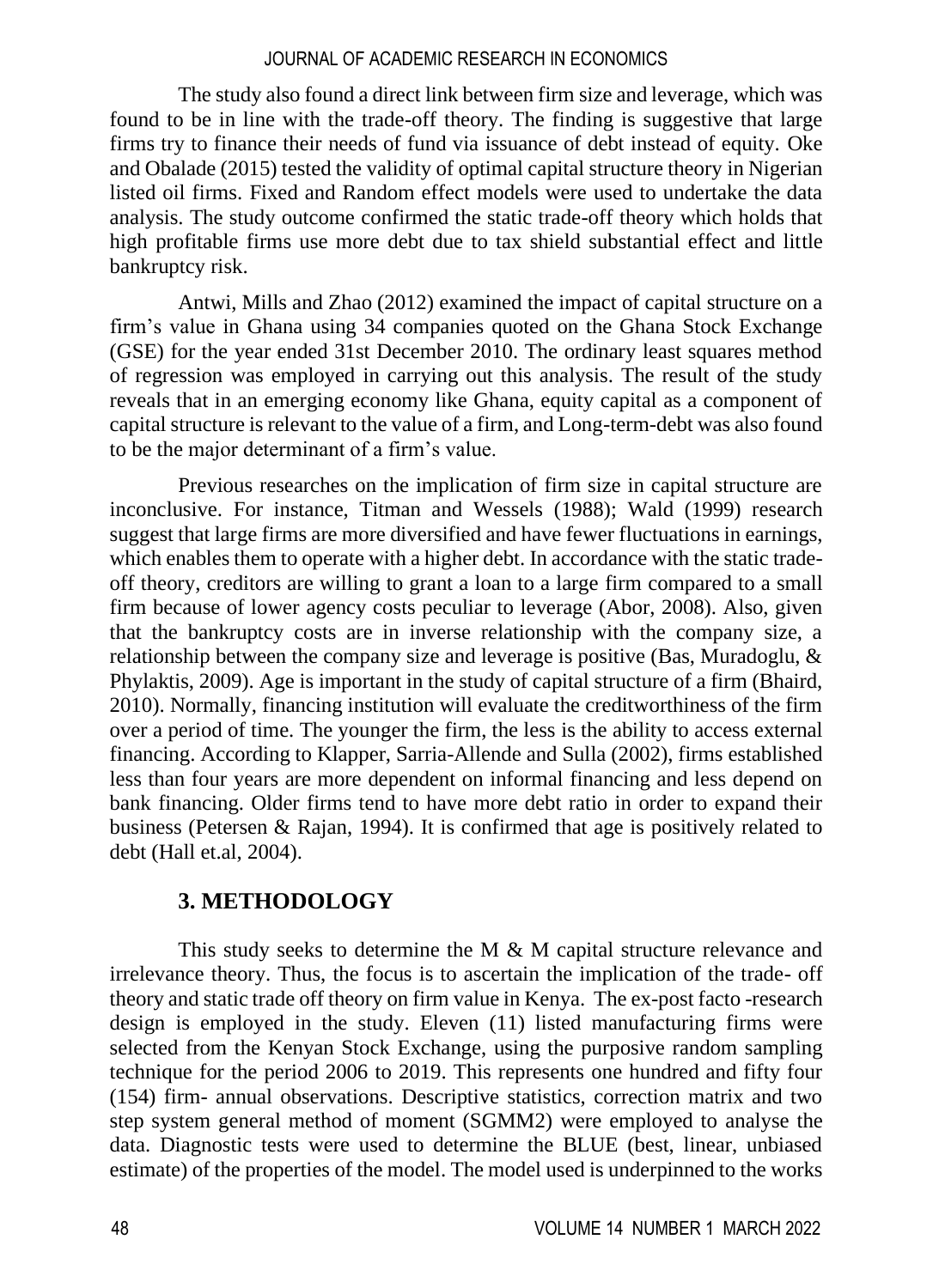of Ramadan (2015) who carried out an empirical assessment of the capital structure relevance theory among Jordanian firms, following the tenet of the trade-off and static trade –off theories. This study modifies and adapts the models as follows.

 $TobinQ_{it} = \beta_0 + \beta_1 Stdbt_{it} + \beta_2 Ltdbt_{it} + \beta_3 Fsz_{it} +$ 4+. ..………..……..(1).

 $COA_{it} = \beta_0 + \beta_1 TR * Stdbt_{it} + \beta_2 TR * Ltdbt_{it} + \beta_3 TR * Tdbt_{it} +$  $\beta_4 F$ sz<sub>it</sub> +  $\beta_5 F$ ag<sub>it</sub> + ……………………………………………………………......…(2)

Where,  $COA_{it}$  represents Cash flow from operation to asset ratio, denoting firm value of  $i$  company in  $t$  period; TobinQ represents Tobin Q;  $TR * STD_{it}$  represents interaction of tax rate with log of short term debt of *i* company in t period;  $TR * LTD_{it}$  represents interaction of tax rate with log of long term debt of *i* company in *t* period;  $TR * TD_{it}$  represents interaction of tax rate with log of total debts of *i* company in *t* period;  $Std_{it}$  represents short term debt of *i* company in *t* period; Ltd<sub>it</sub> represents long term debt of  $i$  company in  $t$  period;  $Td_{it}$  represents total debts;  $\sum$  Control variables<sub>it</sub> represents firm size and firm age of  $i$  company in  $t$  period;  $i$  represents individual company in the sample size; t represents period the study covers; and  $\varepsilon$  represents error term acting as a surrogate in the models while  $\beta_0$  *represents* intercept. *The a priori* expectations of this study are that  $\beta_1 - \beta_5 > 0$  in the stochastic models are expected to be significant and positive.

# **4. EMPIRICAL ANALYSIS**

This sub-section seeks to validate the capital structure irrelevance and relevance theories among listed firms in the Nairobi Stock Exchange in the period observed. Table 1 represents analysis of the capital structure irrelevance theory. While table 2 the existence or otherwise of the capital structure relevance theory in Kenya.

|           | (1)        | (2)        | (3)        | (4)         | (5)        | (6)        | (7)               |
|-----------|------------|------------|------------|-------------|------------|------------|-------------------|
|           | <b>OLS</b> | RE         | FE         | DGMM1       | DGMM2      | SGMM1      | SGMM <sub>2</sub> |
| L.Tobin Q | 0.712      | $0.678***$ | $0.545***$ | $0.662***$  | 0.186      | $0.680***$ | $0.667***$        |
|           | [0.04]     | [0.04]     | [0.05]     | [0.06]      | [0.31]     | [0.04]     | [0.18]            |
| Stdbt     | $0.008***$ | $0.009***$ | $0.012***$ | $0.013***$  | $0.045***$ | $0.009***$ | $0.017*$          |
|           | [0.00]     | [0.00]     | [0.00]     | [0.00]      | [0.02]     | [0.00]     | [0.01]            |
| Ltdbt     | $0.005***$ | $0.005***$ | $0.004***$ | $0.005***$  | $0.016***$ | $0.005***$ | 0.006             |
|           | [0.00]     | [0.00]     | [0.00]     | [0.00]      | [0.01]     | [0.00]     | [0.00]            |
| Fsize     | $0.022***$ | $0.023***$ | $0.025***$ | $0.025***$  | $-0.032$   | $0.023***$ | 0.018             |
|           | [0.01]     | [0.01]     | [0.01]     | [0.01]      | [0.04]     | [0.01]     | [0.02]            |
| Fage      | $-0.001$   | $-0.002$   |            | $-0.020***$ | $-0.033**$ | $-0.002$   | $-0.014$          |
|           |            |            | $0.022***$ |             |            |            |                   |
|           | [0.00]     | [0.00]     | [0.01]     | [0.01]      | [0.02]     | [0.00]     | [0.01]            |
| Constant  | $-0.126$   | $-0.088$   | $0.501**$  |             |            | $-0.103$   | 0.136             |
|           | [0.10]     | [0.12]     | [0.20]     |             |            | [0.11]     | [0.09]            |

*Table 1: Dynamic Regression result on the test of the Capital Structure Irrelevance Theory*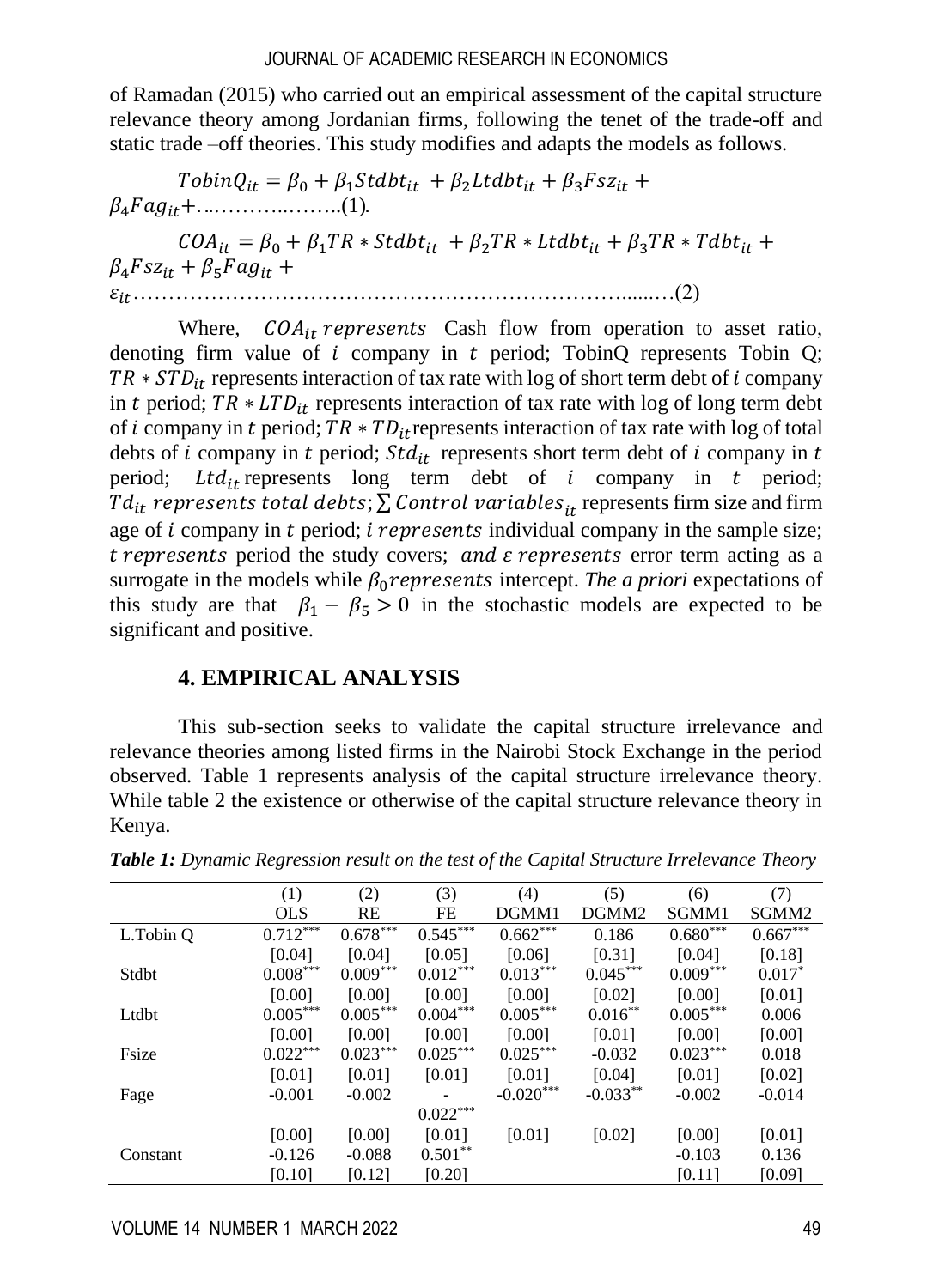| <b>Observations</b>  | 143 | 143 | 143 | 132   | 132   | 143   | 143   |
|----------------------|-----|-----|-----|-------|-------|-------|-------|
| of<br>No.            |     |     |     | 50    | 50    | 99    | 91    |
| instruments          |     |     |     |       |       |       |       |
| No. of groups        |     | 11  | 11  | 11    | 11    | 11    | 11    |
| Arellano-Bond:       |     |     |     | 0.000 | ٠     | 0.000 | 0.132 |
| AR(1)                |     |     |     |       |       |       |       |
| Arellano-Bond:       |     |     |     | 0.076 |       | 0.089 | 0.265 |
| AR(2)                |     |     |     |       |       |       |       |
| Hansen<br>test $(p-$ |     |     |     |       | 1.000 |       | 1.000 |
| val)                 |     |     |     |       |       |       |       |

Standard errors in brackets.  $p < 0.1$ ,  $p < 0.05$ ,  $p > 0.01$ *Source: Author's Computation*

*Table 2: Dynamic Regression result on the test of the Capital Structure Relevance Theory*

|                     | (1)        | (2)                    | (3)        | (4)        | (5)       | (6)                    | (7)            |
|---------------------|------------|------------------------|------------|------------|-----------|------------------------|----------------|
|                     | Coa        | Coa                    | Coa        | Coa        | Coa       | Coa                    | Coa            |
| L.Coa               | $0.353***$ | $0.353***$             | $0.306***$ | $-0.007$   | $0.534**$ | $0.259***$             | $0.693******$  |
|                     | [0.05]     | [0.05]                 | [0.05]     | [0.11]     | [0.27]    | [0.05]                 | [0.28]         |
| TR*stdbt            | $-0.003$   | $-0.003$               | 0.009      | 0.003      | 0.003     | $-0.001$               | $0.000***$     |
|                     | [0.01]     | [0.01]                 | [0.01]     | [0.01]     | [0.01]    | [0.01]                 | [0.01]         |
| TR*Ltdbt            | $-0.000$   | $-0.000$               | $-0.000*$  | $-0.000$   | $-0.000$  | $-0.000$               | $0.000***$ *** |
|                     | [0.00]     | [0.00]                 | [0.00]     | [0.00]     | [0.00]    | [0.00]                 | [0.00]         |
| TR*tdbt             | $-0.000$   | $-0.000$               | $-0.000$   | $-0.000$   | $-0.000$  | $-0.000$               | $0.000***$     |
|                     | [0.00]     | [0.00]                 | [0.00]     | [0.00]     | [0.00]    | [0.00]                 | [0.00]         |
| Fsize               | $0.527***$ | $0.527***$             | $0.548***$ | $0.723***$ | $0.431**$ | $0.577***$             | 0.317          |
|                     | [0.03]     | [0.03]                 | [0.03]     | [0.07]     | [0.19]    | [0.03]                 | $[0.23]$ ***   |
| Fage                | $-0.021**$ | $-0.021**$             | $-0.023$   | $-0.036$   | $-0.020$  |                        | $-0.001$       |
|                     |            |                        |            |            |           | $0.025^{\ast\ast\ast}$ |                |
|                     | [0.01]     | [0.01]                 | [0.02]     | [0.03]     | [0.03]    | [0.01]                 | $[0.02]$ ***   |
| Constant            |            |                        |            |            |           |                        | $-1.694$       |
|                     | $2.380***$ | $2.380^{\ast\ast\ast}$ | $2.491***$ |            |           | $2.595***$             |                |
|                     | [0.27]     | [0.27]                 | [0.63]     |            |           | [0.25]                 | [2.15]         |
| Observations        | 143        | 143                    | 143        | 132        | 132       | 143                    | 143            |
| No. of instruments  |            |                        |            | 50         | 50        | 99                     | 99             |
| No. of groups       |            | 11                     | 11         | 11         | 11        | 11                     | 11             |
| Arellano-Bond:      |            |                        |            | 0.006      | 0.159     | 0.063                  |                |
| AR(1)               |            |                        |            |            |           |                        |                |
| Arellano-Bond:      |            |                        |            | 0.840      | 0.218     | 0.003                  | 0.178          |
| AR(2)               |            |                        |            |            |           |                        |                |
| Hansen test (p-val) |            | $\ast$                 | **         | ***        | 1.000     |                        | 1.000          |

Standard errors in brackets. \* *p* < 0.1, \*\* *p* < 0.05, \*\*\* *p* < 0.01 *Source:* Author's Computation

In table 1, the result of column 7 (SGMM2) indicates that the coefficient value of the lag Tobin Q (L.TOBIN Q) is positive and statistically significant (0.667). In column 7, the coefficient values of short term debt and long term debts are positive and statistically insignificant (0.017; 0.006) on firm value across the sample firms. This could be adduced to no consideration of tax shield elements in debt usage. The finding confirmed the capital structure irrelevance theory of Modigliani and Miller (1958). Firm size is positive and statistically in significant in column 7, (0.018), while firm age is negative (-0.014) and does not contributes to firm value across the sample firms. The implication is that though size is very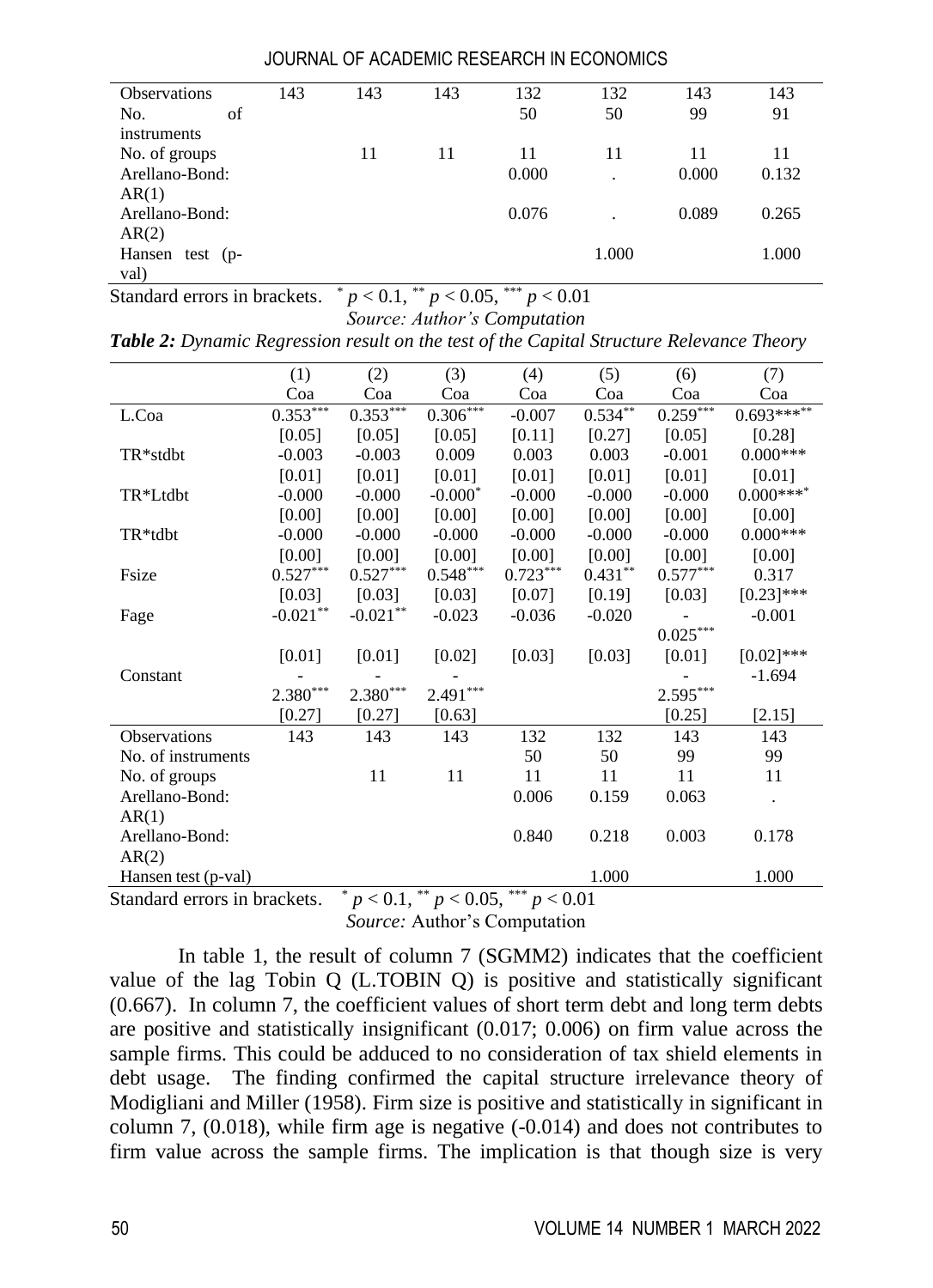significant towards the relevance of capital structure by listed firms in Kenya, it is really not significant.

In table 2, the result in column 7 indicates that the coefficient value of the lag cash flow to assets ratio (L.COA) is positive and statistically significant (0.693). In column 7, the coefficient values of tax shield from short term debt, long term debts and total dents are positive and statistically significant (0.000; 0.000; 0.000) on firm value across the sample firms. The finding confirmed the capital structure relevance theory. This could be adduced to the tax shield element from debts usage by the firms. The finding agrees with Modigliani and Miller (1963); Oke and Obalade (2015). Firm size is positive and statistically significant in column 7, (0.317), while firm age is negative and significant (-0.001) on firm value across the sample firms. The implication is that size is very significant towards the relevance of capital structure by listed firms in Kenya. The finding is in tandem with the research outcome of Daskalakis and Psillaki (2008); Hussain and Matlay (2007); Booth et al (2001); Amidu (2007); Abor and Biekpe (2006); Abor and Biekpe (2009); Zhao, Katchora and Barry (2004).

# **5. CONCLUSION AND RECOMMENDATIONS**

The study tested the M & M relevance and irrelevance theories of capital structure among quoted manufacturing companies in Kenya. The findings invalidated the capital structure irrelevance theory of Modigliani and Miller (1958) among listed manufacturing firms in Kenya. On the other hand, the study finding validated the capital structure theory of Modigliani and Miller (1963). It suggests that capital structure is relevant among the listed firms in Kenya. This is because of the tax shield element in the use of debts by the firms which contributed to their performance and market value. The study finding affirms the trade-off and static trade-off theory in literature. The study recommends that researches be conducted to test the theories on the market value of small and older firms in sectors of Nigeria economy and in other Sub-Saharan African countries. The study contributed to knowledge in that it is the first to validate the Modigliani and Miller (1958, 1963) irrelevance and relevance theories of capital structure among quoted firms in Kenya using advance dynamic panel estimation in the form of two step system general methods of moment (SGMM2).

# **REFERENCES**

- Abor, J. (2008). *Determinants of the capital structure of Ghanaian firms* (AERC Research Paper No. 176). Nairobi: African Economic Research Consortium
- Abor, J., & Biekpe, N. (2005). An Empirical Test of the Agency Problems and Capital Structure of South African Quoted SMEs. *South African Journal of Accounting Research*, 20(1), 51–66.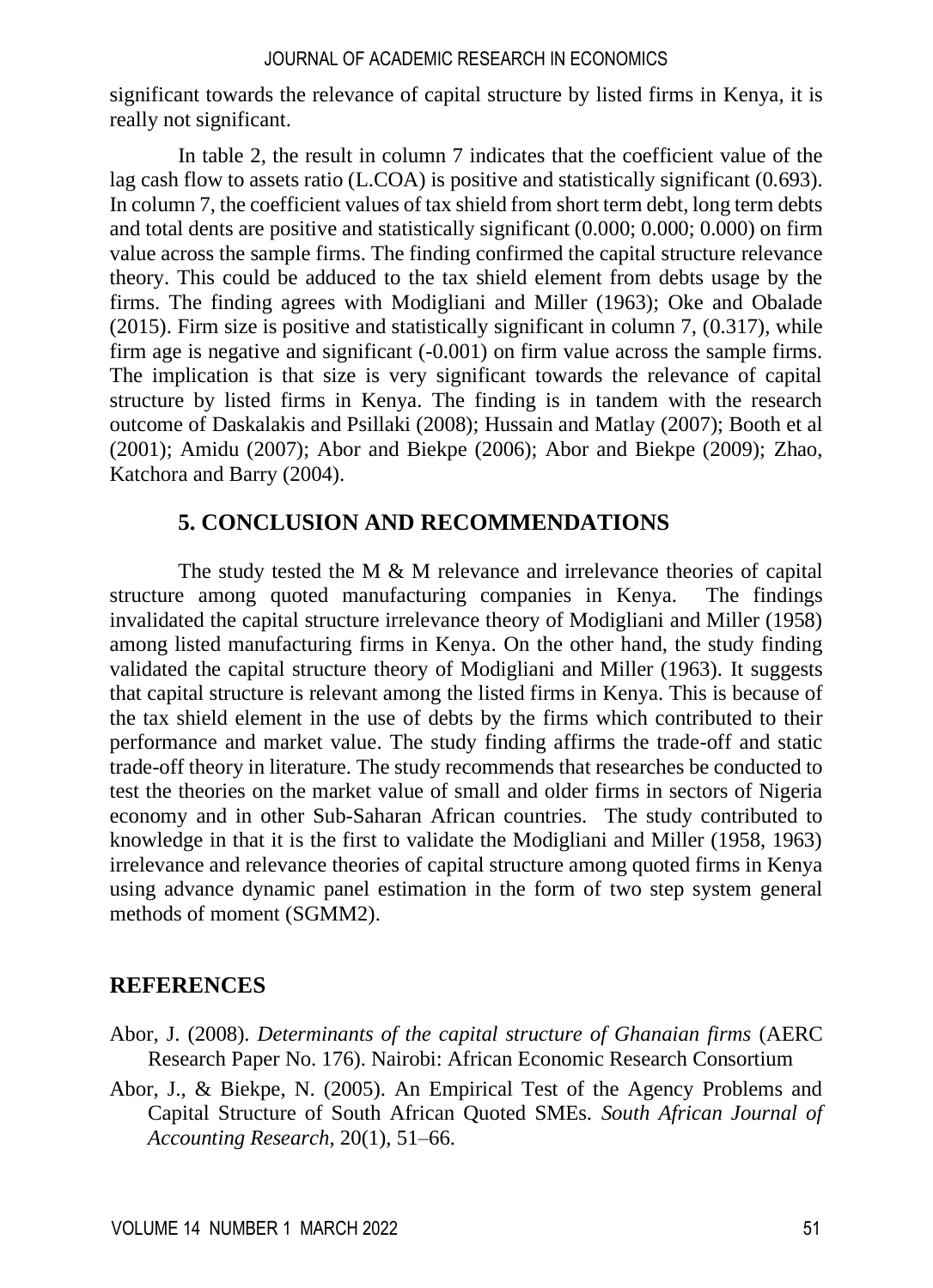- Abor, J., & Biekpe, N. (2006). An Empirical Test of the Agency Problems and Capital Structure of South African Quoted SMEs. *South African Journal of Accounting Research*, 20(1), 51–66.
- Abor, J., & Biekpe, N. (2009). What Determines The Capital Structure Of Listed Firms In Ghana? *African Finance Journal*, 7(1), 37-48.
- Alhadi, S.A., Senik, R., & Johari, J. (2018). Institutional Ownership and Earnings Quality pre-and post-IFRS. *International Journal of Economics and Management*, 12(82), 747-757
- Amidu, M. (2007). Determinants of Capital Structure of Banks in Ghana: An Empirical Approach. *Baltic Journal of Management*, 2(1), 67–79.
- Antwi, S., Mill., E.F.E.A., & Zhao, X. (2012). Capital Structure and Firm Value: Empirical Evidence from Ghana. *International Journal of Business and Social Sciences*, 3(22), 103-111.
- Bas, T., Muradoglu, G., & Phylaktis, K. (2009). *Determinants of Capital Structure in Developing Countries* (CBS Working Paper No. 106). London: Cass Business School
- Booth, L., Aivazian, V., Demirguc-Kunt, A., & Maksimovic, V. (2001). Capital Structures in Developing Countries. *Journal of Finance*, 56(1), 87–130.
- Daher, H., Masih, M., & Ibrahim, M. (2015). The Unique Exposures of Islamic Banks'capital Buffers: A Dynamic Panel Data Analysis, *Journal of International Financial Markets*, Institutions and Money, 36(2), 36-52.
- Daskalakis N, Psillaki M (2008). Do Country of Firm Factors Explain Capital Structure? Evidence from SMEs in France and Greece, *Applied Financial Economics*, 18, 87-97.
- Fama, E. F., & French, K. R. (2002). Testing Trade-Off and Pecking Order Predictions about Dividends and debt. *Review of Financial Studies*, 15(1), 1–33. [https://doi.org/10.1093/rfs/15.1.1.](https://doi.org/10.1093/rfs/15.1.1)
- Fama, E.F. & French, K.R. (2002), Testing Trade-Off and Pecking Order Predictions about Dividends and Debt, *Review of Financial Studies*, 15, 1-33.
- Fama, F.E., & French, K.R. (2005). Financing Decisions: Who Issues Stock? *Journal of Financial Economics*, 76(3), 549–582. DOI: 10.1016/j.jfineco.2004.10.003
- Frank, M. Z., & Goyal, V. K. (2007). Capital Structure Decisions Around the World: Which Factors Are Reliably Important? *Financial Management*, 38(1), 1–37. [https://doi.org/10.1111/fima.2009.38.issue-1.](https://doi.org/10.1111/fima.2009.38.issue-1)
- Frank, M., & Goyal, V. K. (2007). Trade-off and Pecking Order Theories of Debt. *Journal of Finance*, 2(4)-22-36.
- Hall, G., Hutchinson, P., Michaelas, N. (2004), Industry Effects on the Determinants of Unquoted SMEs' Capital Structure, *International Journal of the Economics of Business*, 7, 297- 312.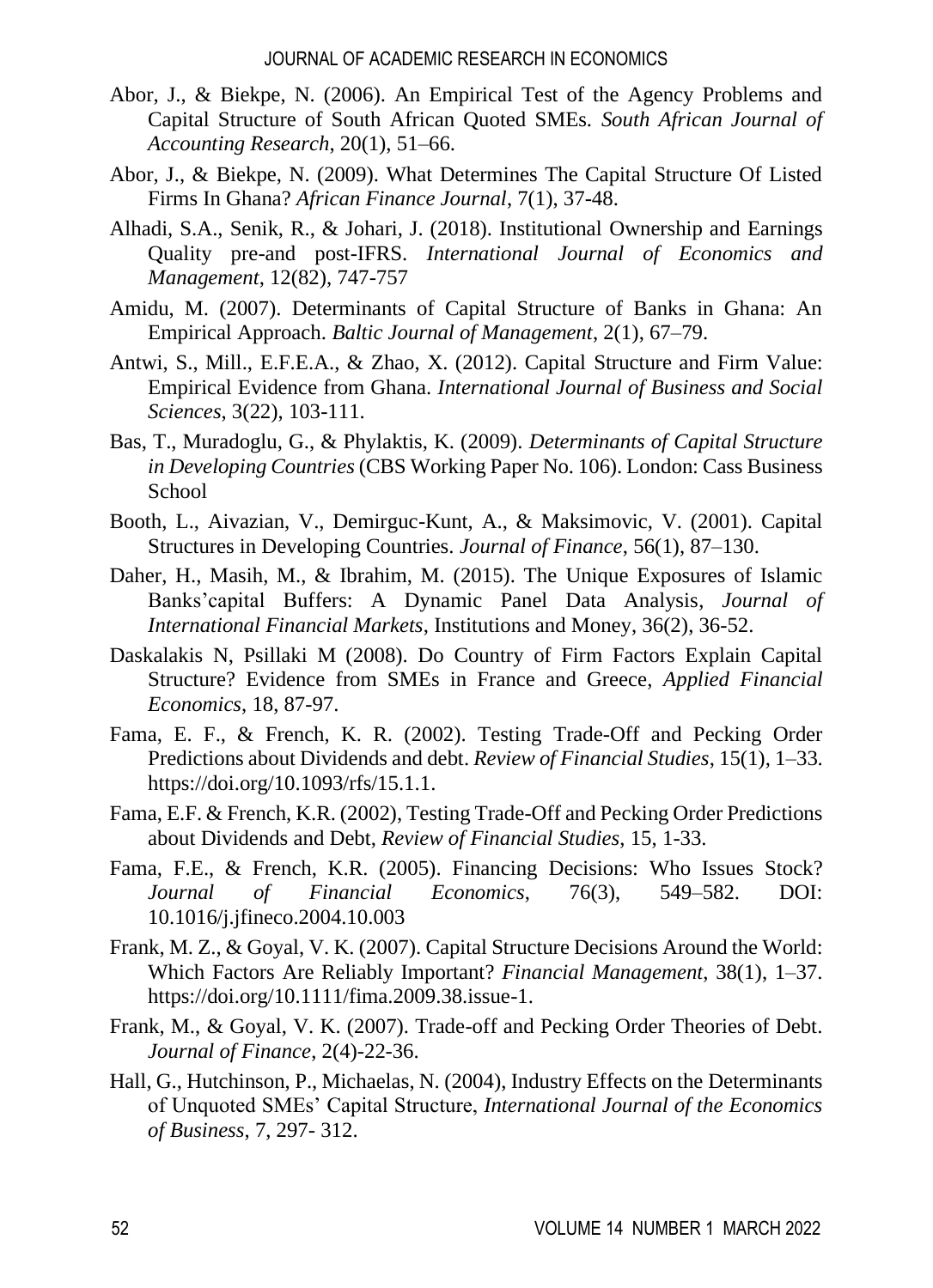- Harris, M. & Raviv, H. (1991). The Theory of Capital Structure. *Journal of Finance*,  $46, 297 - 355.$
- Hirdinis M. (2019). Capital Structure and Firm Size on Firm Value Moderated by Profitability. *International Journal of Economics and Business Administration,* VII(1), 201
- Hussain J. & Matlay H. (2007). Financing Preferences of Ethnic Minority Owner/Managers in the UK, *Journal of Small Business and Enterprise Development*, 14(3), 487-500.
- Jensen, M,. & Meckling, W. (1976). Theory of the Firm: Managerial Behaviour, Agency Costs and Ownership Structure. *Journal of Financial Economics*, 305  $-360.$
- Klapper, M., Sarria-Allende, L., & Sulla, J.(2002). *The Determinants of Capital Structure in Energy Sector* (A study of Pakistani listed firms) Blekinge Institute of Technology School of Management SE-371 79, Karlskrona SWEDEN
- Kraus, A. & Litzenberger, R. (1973). A State-Preference Model of Optimal Financial Leverage, *Journal of Finance*, 27, 199 – 22.
- Martin, J., Cox, S., & MacMinn, R. (1988). *The Theory of Finance: Evidence and Application*. Chicago: Dryden Press.
- Miller, E. (1977). Risk, Uncertainty, and Divergence of Opinion. *The Journal of Finance,* 32, 1151–68.
- Modigliani, F., & Miller, M. H. (1958). The Cost of Capital, Corporation Finance and the Theory of Investment. *The American Economic Review*, 48(3), 261–297.
- Modigliani, F., & Miller, M. H. (1963). Corporate Income Taxes and the Cost of Capital: A Correction. *The American Economic Review*, 53(3), 433–443.
- Myers, S. C., & Majluf, N. S. (1984). Corporate Financing and Investment Decisions When Firms Have Information That Investors Do Not Have. *Journal of Financial Economics*, 13(2), 187–221. https://doi. org/10.1016/0304- 405X(84)90023-0.
- Myers, S.C. (2001). Capital structure, *Journal of Economic Perspectives*, 15, 81- 102.
- Nickel, S. (1981). Biases in Dynamic Models with Fixed Effects*, Econometricia: Journal of Econometric Society*, 49(6), 86-136.
- Nour A.R.(2012). Capital Structure and Firm Performance: Evidence from Palestine Stock Exchange, *Journal of Money, Investment and Banking*, 23, 109-117.
- Odeleye T. A. (2014). Corporate Financing and Efficiency of Indigenous Energy Firms in Nigeria: A Literature Review. *International Journal of Energy Economics and Policy*. 4(1), 53-64
- Oino, J (2014). The Determinants of Capital Structure. Evidence on UK Property Companies. *Journal of. Financial Investment,* 17(5), 464-480.